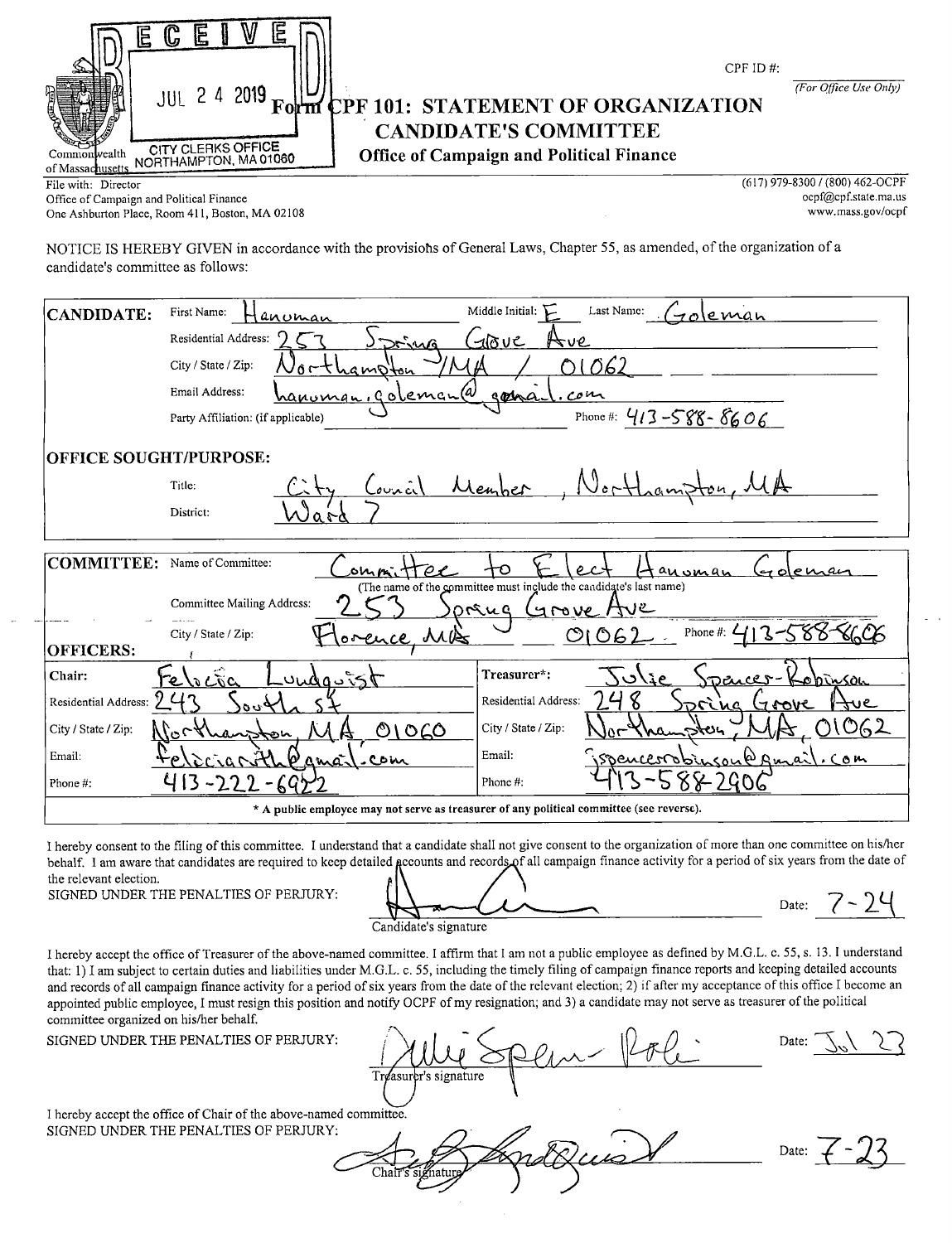|                                                                                                                                                                                                                                                                                                                                                                                                                                                                                                                                                                                                              | <b>Form CPF M 102: Campaign Finance Report</b>                                                                                                                                                                                                                                                                                                                     |
|--------------------------------------------------------------------------------------------------------------------------------------------------------------------------------------------------------------------------------------------------------------------------------------------------------------------------------------------------------------------------------------------------------------------------------------------------------------------------------------------------------------------------------------------------------------------------------------------------------------|--------------------------------------------------------------------------------------------------------------------------------------------------------------------------------------------------------------------------------------------------------------------------------------------------------------------------------------------------------------------|
| Commonwealth                                                                                                                                                                                                                                                                                                                                                                                                                                                                                                                                                                                                 | 旧<br>$\mathbb{G}$<br>W<br>旧<br>旧<br><b>Municipal Form</b><br><b>Office of Campaign and Political Finance</b><br>2019                                                                                                                                                                                                                                               |
| of Massachusetts                                                                                                                                                                                                                                                                                                                                                                                                                                                                                                                                                                                             | File with: City or Town Clerk or Election Commission                                                                                                                                                                                                                                                                                                               |
| Fill in Reporting Period dates:<br>Beginning Date:<br>1/1/2019                                                                                                                                                                                                                                                                                                                                                                                                                                                                                                                                               | 9/9/15Y CLERKS OFFICE<br>NORTHAMPTON, MA 01060<br>Ending Date:                                                                                                                                                                                                                                                                                                     |
| Type of Report: (Check one)                                                                                                                                                                                                                                                                                                                                                                                                                                                                                                                                                                                  |                                                                                                                                                                                                                                                                                                                                                                    |
| $\times$ 8th day preceding preliminary<br>8th day preceding election                                                                                                                                                                                                                                                                                                                                                                                                                                                                                                                                         | $\Box$ 30 day after election<br>$\Box$ year-end report<br>dissolution                                                                                                                                                                                                                                                                                              |
| Hanuman Goleman                                                                                                                                                                                                                                                                                                                                                                                                                                                                                                                                                                                              | Committe to Elect Hanuman Goleman                                                                                                                                                                                                                                                                                                                                  |
| Candidate Full Name (if applicable)                                                                                                                                                                                                                                                                                                                                                                                                                                                                                                                                                                          | Committee Name                                                                                                                                                                                                                                                                                                                                                     |
| Northampton City Council, Ward 7                                                                                                                                                                                                                                                                                                                                                                                                                                                                                                                                                                             | Julie Spencer-Robinson                                                                                                                                                                                                                                                                                                                                             |
| Office Sought and District                                                                                                                                                                                                                                                                                                                                                                                                                                                                                                                                                                                   | Name of Committee Treasurer                                                                                                                                                                                                                                                                                                                                        |
| 253 Spring Grove Ave, Florence, MA, 01062<br><b>Residential Address</b>                                                                                                                                                                                                                                                                                                                                                                                                                                                                                                                                      | 248 Spring Grove Ave, Florence, MA, 01062<br><b>Committee Mailing Address</b>                                                                                                                                                                                                                                                                                      |
| E-mail:<br>hanuman.goleman@gmail.com                                                                                                                                                                                                                                                                                                                                                                                                                                                                                                                                                                         | E-mail:<br>jspencerrobinson@gmail.com                                                                                                                                                                                                                                                                                                                              |
| Phone # (optional):<br>413-588-8606                                                                                                                                                                                                                                                                                                                                                                                                                                                                                                                                                                          | Phone # (optional):                                                                                                                                                                                                                                                                                                                                                |
|                                                                                                                                                                                                                                                                                                                                                                                                                                                                                                                                                                                                              |                                                                                                                                                                                                                                                                                                                                                                    |
| <b>SUMMARY BALANCE INFORMATION:</b>                                                                                                                                                                                                                                                                                                                                                                                                                                                                                                                                                                          |                                                                                                                                                                                                                                                                                                                                                                    |
| Line 1: Ending Balance from previous report                                                                                                                                                                                                                                                                                                                                                                                                                                                                                                                                                                  | n/a                                                                                                                                                                                                                                                                                                                                                                |
| <b>Line 2:</b> Total receipts this period (page 3, line 11)                                                                                                                                                                                                                                                                                                                                                                                                                                                                                                                                                  | 472.53                                                                                                                                                                                                                                                                                                                                                             |
| <b>Line 3:</b> Subtotal (line 1 plus line 2)                                                                                                                                                                                                                                                                                                                                                                                                                                                                                                                                                                 | 472.53                                                                                                                                                                                                                                                                                                                                                             |
| Line 4: Total expenditures this period (page 5, line 14)                                                                                                                                                                                                                                                                                                                                                                                                                                                                                                                                                     | 301.86                                                                                                                                                                                                                                                                                                                                                             |
| <b>Line 5:</b> Ending Balance (line 3 minus line 4)                                                                                                                                                                                                                                                                                                                                                                                                                                                                                                                                                          | 170.67                                                                                                                                                                                                                                                                                                                                                             |
| Line 6: Total in-kind contributions this period (page 6)                                                                                                                                                                                                                                                                                                                                                                                                                                                                                                                                                     | n/a                                                                                                                                                                                                                                                                                                                                                                |
| Line 7: Total (all) outstanding liabilities (page 7)                                                                                                                                                                                                                                                                                                                                                                                                                                                                                                                                                         | 301.86                                                                                                                                                                                                                                                                                                                                                             |
| Line 8: Name of bank(s) used: Florence Savings Bank                                                                                                                                                                                                                                                                                                                                                                                                                                                                                                                                                          |                                                                                                                                                                                                                                                                                                                                                                    |
| <b>Affidavit of Committee Treasurer:</b><br>I certify that I have examined this report including attached schedules and it is, to the best of my knowledge and belief, a true and complete statement of all campaign finance<br>activity, including all contributions, loans, receipts, expenditures, disbursements, in-kind contributions and liabilities for this reporting period and represents the campaign<br>finance activity of all persons acting under the authority or on behalf of this committee in accordance with the requirements of M.G.L. c. 55.<br>Signed under the penalties of perjury: | Date:<br>(Treasurer's signature)                                                                                                                                                                                                                                                                                                                                   |
| <b>FOR CANDIDATE FILINGS ONLY:/</b><br>Affidavit of Candidate: (check 1 box only)                                                                                                                                                                                                                                                                                                                                                                                                                                                                                                                            |                                                                                                                                                                                                                                                                                                                                                                    |
| <b>Candidate with Committee</b><br>区<br>incurred any liabilities nor made any expenditures on my behalf during this reporting period that are not otherwise disclosed in this report.                                                                                                                                                                                                                                                                                                                                                                                                                        | I certify that I have examined this report including attached schedules and it is, to the best of my knowledge and belief, a true and complete statement of all campaign finance<br>activity, of all persons acting under the authority or on behalf of this committee in accordance with the requirements of M.G.L. c. 55. I have not received any contributions, |
| <b>Candidate without Committee</b><br>I certify that I have examined this report including attached schedules and it is, to the best of my knowledge and belief, a true and complete statement of all campaign<br>finance activity, including contributions, loans, receipts, expenditures, disbursements, in-kind contributions and liabilities for this reporting period and represents the<br>campaign finance activity of all persons alting under the authority or on behalf of this candidate in accordance with the requirements of M.G.L. c. 55.                                                     | Date                                                                                                                                                                                                                                                                                                                                                               |
| Signed under the penalties of perjury:                                                                                                                                                                                                                                                                                                                                                                                                                                                                                                                                                                       | (Candidate's signature)                                                                                                                                                                                                                                                                                                                                            |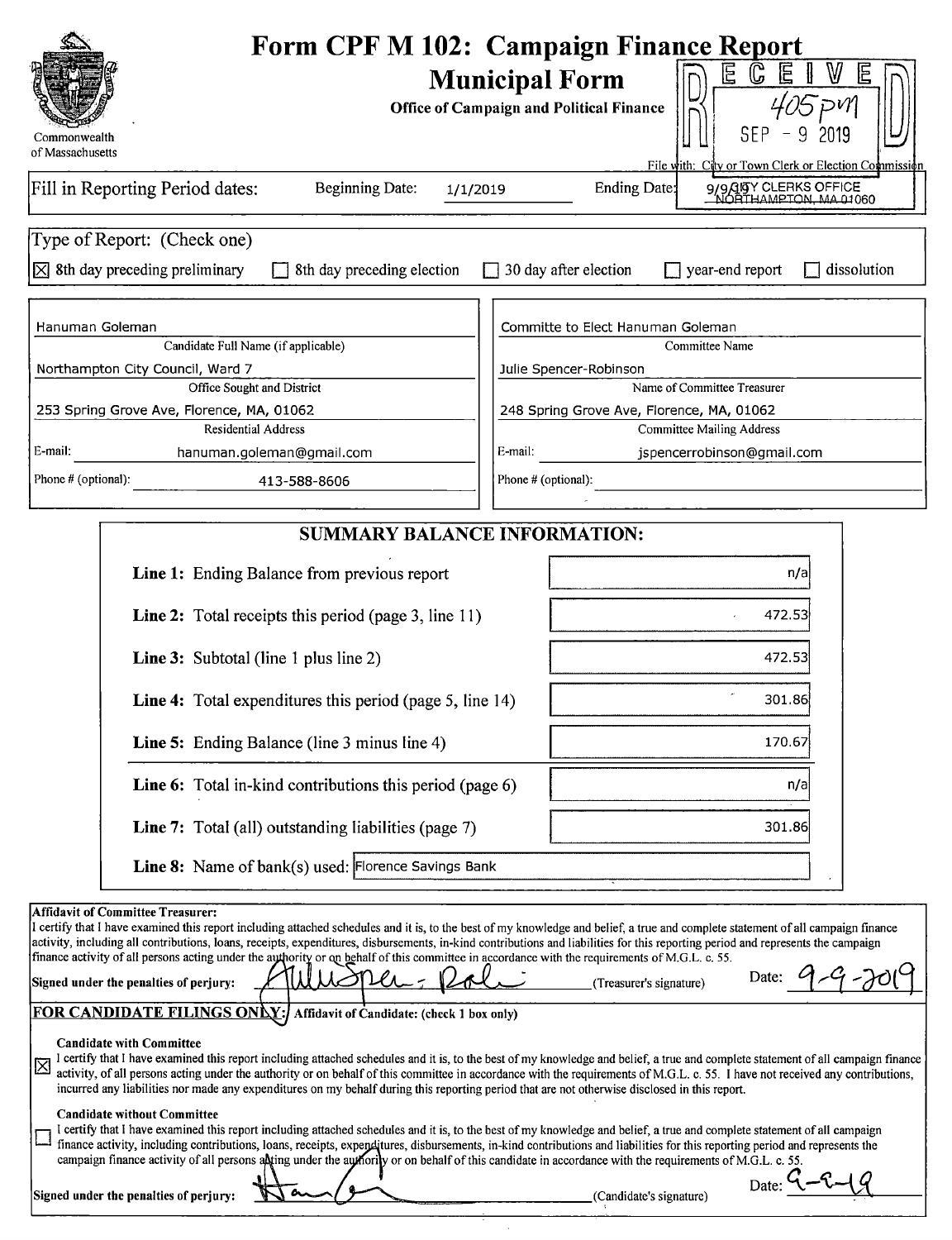#### SCHEDULE A: RECEIPTS

M.G.L. c. 55 requires that the name and residential address be reported, in alphabetical order, for all receipts over \$50 in a calendar year. Committees must keep detailed accounts and records of all receipts, but need only itemize those receipts over\$ 50. In addition, the occupation and employer must be reported for all persons who contribute \$200 or more in a calendar year.

A " Schedule A: Receipts" attachment is available to complete, print and attach to this report, if additional pages are required to report all receipts. Please include your committee name and a page number on each page.)

|                                                            | <b>Name and Residential Address</b>                             |                            | <b>Occupation &amp; Employer</b>     |
|------------------------------------------------------------|-----------------------------------------------------------------|----------------------------|--------------------------------------|
| <b>Date Received</b>                                       | (alphabetical listing required)                                 | <b>Amount</b>              | (for contributions of \$200 or more) |
| 8/13/19                                                    | Goleman, Hanuman<br>253 Spring Grove Ave<br>Florence, MA, 01062 | 13.47                      | self employed                        |
| 8/15/19                                                    | Goleman, Hanuman<br>253 Spring Grove Ave<br>Florence, MA, 01062 | 24.06                      | self employed                        |
| 8/21/19                                                    | Goleman, Hanuman<br>253 Spring Grove Ave<br>Florence, MA, 01062 | 16.71                      | self employed                        |
| 8/28/19                                                    | Goleman, Hanuman<br>253 Spring Grove Ave<br>Florence, MA, 01062 | 6.64                       | self employed                        |
| 9/3/19                                                     | Goleman, Hanuman<br>253 Spring Grove Ave<br>Florence, MA, 01062 | 240.98                     | self employed                        |
| 8/23/19                                                    | Weil, Anasuya<br>109 Mountain St<br>Haydenville, MA 01062       | 100                        |                                      |
|                                                            |                                                                 |                            |                                      |
|                                                            |                                                                 |                            |                                      |
|                                                            |                                                                 |                            |                                      |
|                                                            |                                                                 |                            |                                      |
|                                                            |                                                                 |                            |                                      |
|                                                            |                                                                 |                            |                                      |
| Line 9: Total Receipts over \$50 (or listed above)         |                                                                 | 401.86                     |                                      |
| Line 10: Total Receipts \$50 and under* (not listed above) |                                                                 | 70.67                      |                                      |
|                                                            | Line 11: TOTAL RECEIPTS IN THE PERIOD                           | 472.53 $\left  \leftarrow$ | Enter on page 1, line 2              |

If you have itemized receipts of\$ <sup>50</sup> and under, include them in line 9. Line <sup>10</sup> should include only those receipts not itemized above.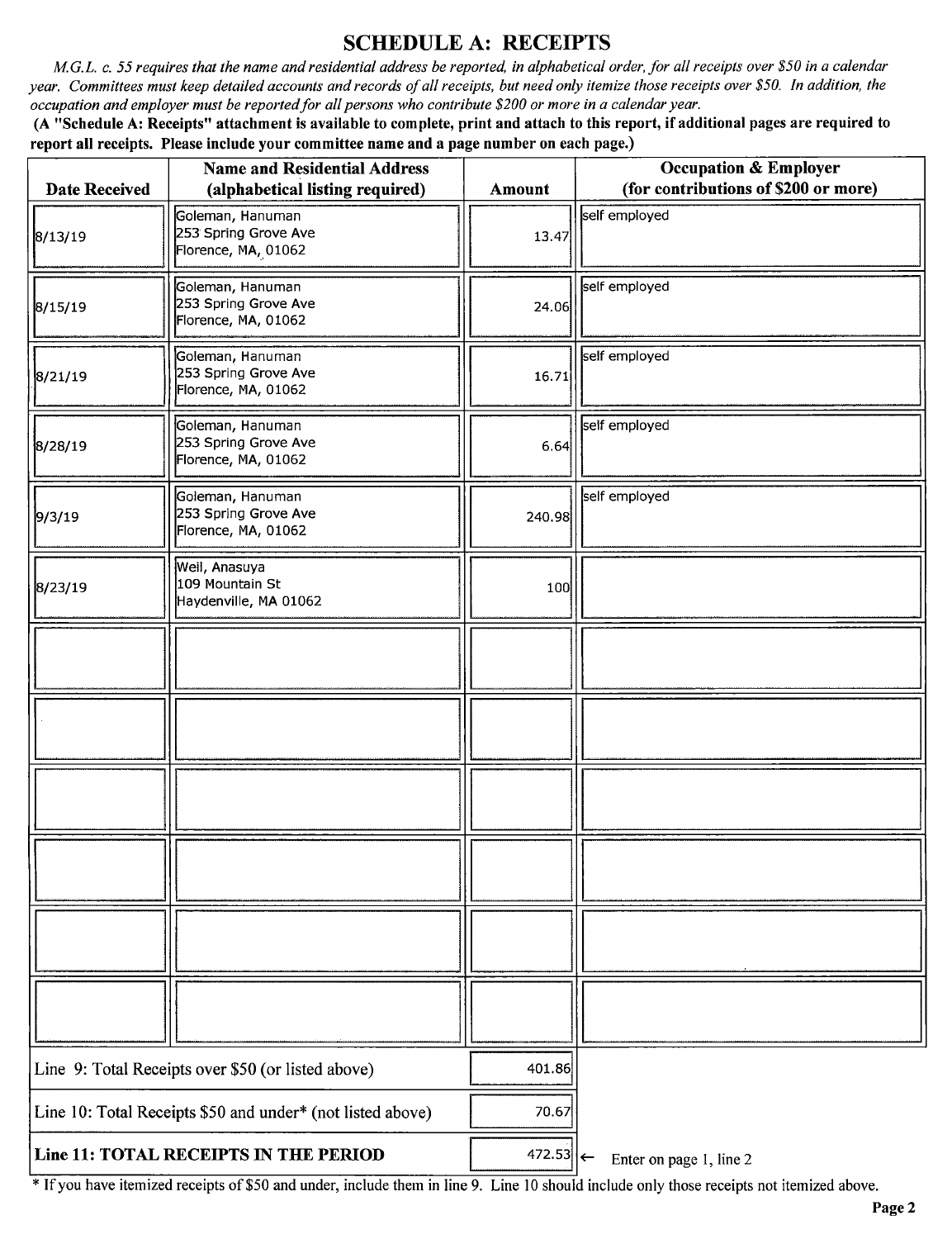# SCHEDULE A: RECEIPTS (continued)

| Date Received | Name and Residential Address<br>(alphabetical listing required) | Amount | Occupation & Employer<br>(for contributions of \$200 or more)                                                              |
|---------------|-----------------------------------------------------------------|--------|----------------------------------------------------------------------------------------------------------------------------|
|               |                                                                 |        |                                                                                                                            |
|               |                                                                 |        |                                                                                                                            |
|               |                                                                 |        |                                                                                                                            |
|               |                                                                 |        |                                                                                                                            |
|               |                                                                 |        |                                                                                                                            |
|               |                                                                 |        |                                                                                                                            |
|               |                                                                 |        |                                                                                                                            |
|               |                                                                 |        |                                                                                                                            |
|               |                                                                 |        |                                                                                                                            |
|               |                                                                 |        |                                                                                                                            |
|               |                                                                 |        |                                                                                                                            |
|               |                                                                 |        |                                                                                                                            |
|               |                                                                 |        |                                                                                                                            |
|               | Line 9: Total Receipts over \$50 (or listed above)              |        |                                                                                                                            |
|               | Line 10: Total Receipts \$50 and under* (not listed above)      |        |                                                                                                                            |
|               | Line 11: TOTAL RECEIPTS IN THE PERIOD                           |        | Enter on page 1, line 2<br>$\leftarrow$<br>them in line 0. I ing 10 should include only those receipts not itemized above. |

If you have itemized receipts of \$50 and under, include them in line 9. Line 10 should include only those re i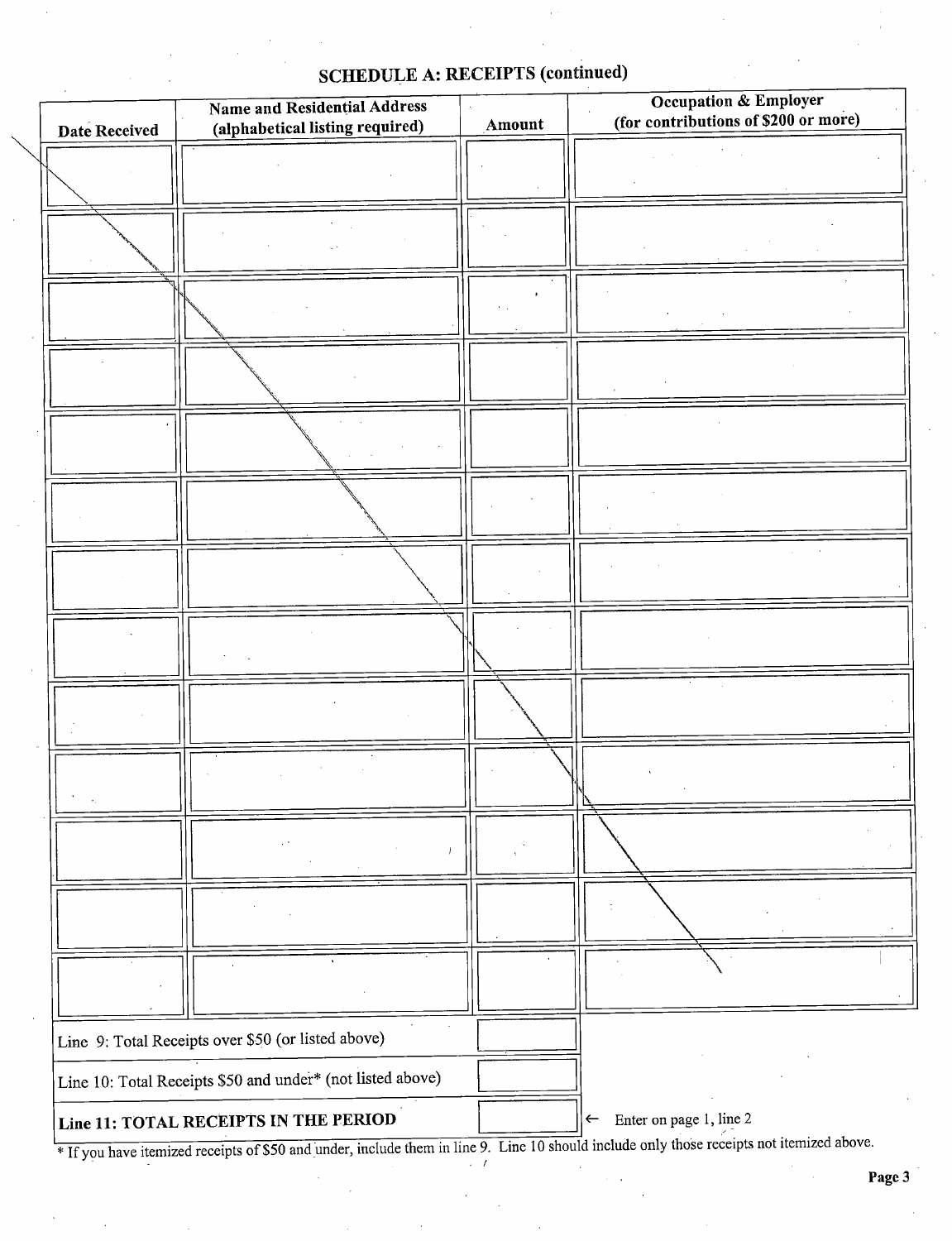#### SCHEDULE B: EXPENDITURES

M.G.L. c. 55 requires committees to list, in alphabetical order, all expenditures over\$ 50 in a reporting period. Committees must keep detailed accounts and records of all expenditures, but need only itemize those over \$50. Expenditures \$50 and under may be added together, from committee records, and reported on line 13.

A " Schedule B: Expenditures" attachment is available to complete, print and attach to this report, if additional pages are required to report all expenditures. Please include your committee name and a page number on each page.)

| Date Paid | <b>To Whom Paid</b><br>(alphabetical listing) | <b>Address</b>                                                 | <b>Purpose of Expenditure</b> | Amount |
|-----------|-----------------------------------------------|----------------------------------------------------------------|-------------------------------|--------|
| 9/3/19    | Super Cheap Signs                             | 9200 Waterford Centre Blvd.<br>Suite 100<br>Austin, TX 78758   | Lawn Signs                    | 240.98 |
| 8/15/19   | Collective Copies                             | 93 Main St<br>Florence, MA 01062                               | Cards                         | 24.06  |
| 8/28/19   | Collective Copies                             | 93 Main St<br>Florence, MA 01062                               | Sign                          | 6.64   |
| 8/13/19   | Paradise Copies                               | 21 Conz St<br>Northampton, MA 01060                            | Cards                         | 13.47  |
| 8/21/19   | Paradise Copies                               | 21 Conz St<br>Northampton, MA 01060                            | Sign                          | 16.71  |
|           |                                               |                                                                |                               |        |
|           |                                               |                                                                |                               |        |
|           |                                               |                                                                |                               |        |
|           |                                               |                                                                |                               |        |
|           |                                               |                                                                |                               |        |
|           |                                               |                                                                |                               |        |
|           |                                               |                                                                |                               |        |
|           |                                               | Line 12: Total Expenditures over \$50 (or listed above)        |                               | 301.86 |
|           |                                               | Line 13: Total Expenditures \$50 and under* (not listed above) |                               |        |
|           | Enter on page 1, line $4 \rightarrow$         | Line 14: TOTAL EXPENDITURES IN THE PERIOD                      |                               | 301.86 |

If you have itemized expenditures of\$50 and under, include them in line 12. Line <sup>13</sup> should include only those expenditures not itemized above. Page 4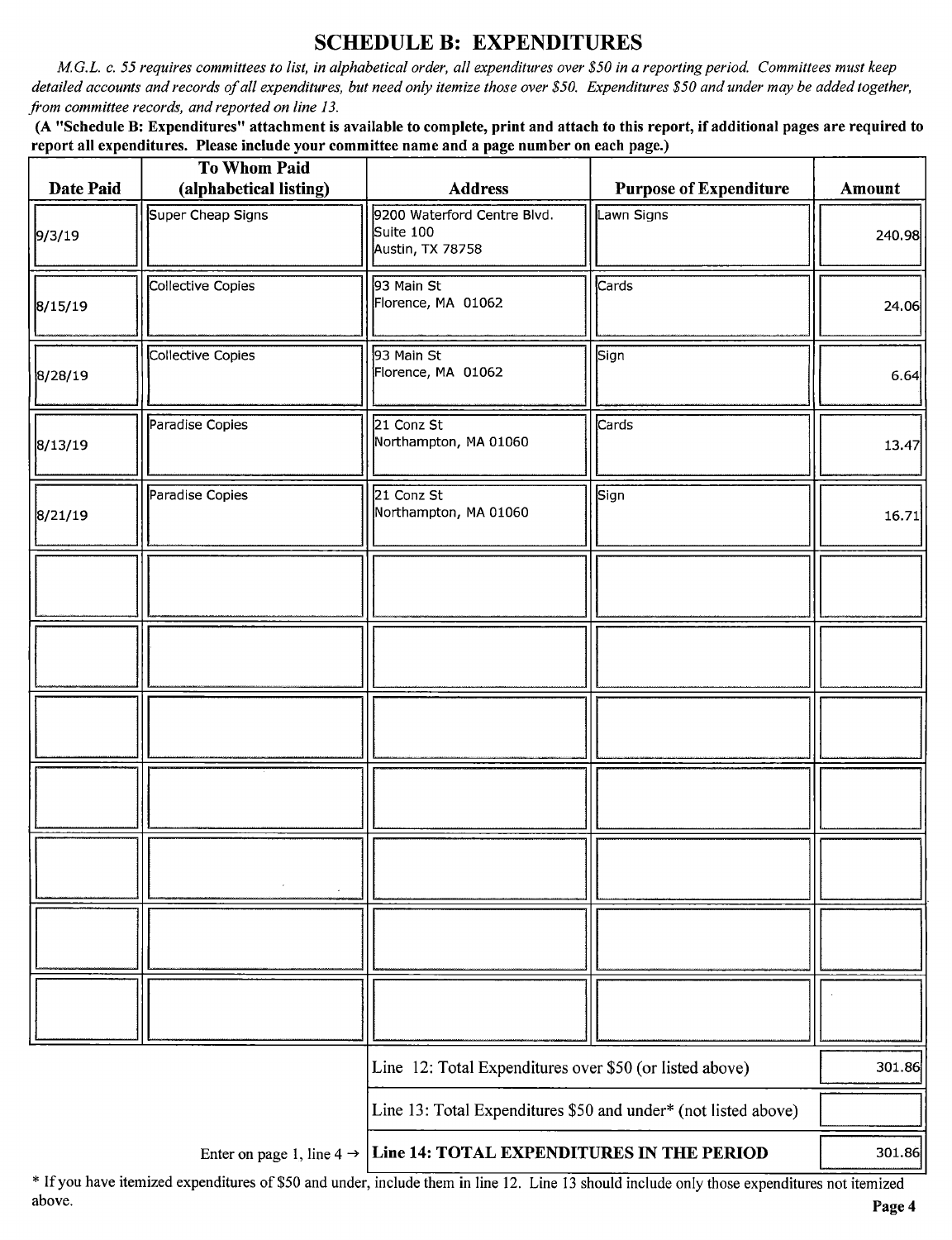| Date Paid | To Whom Paid<br>(alphabetical listing) | Address<br>* * 1                                         | <b>Purpose of Expenditure</b> | Amount |
|-----------|----------------------------------------|----------------------------------------------------------|-------------------------------|--------|
|           |                                        |                                                          |                               |        |
|           |                                        |                                                          |                               |        |
|           |                                        |                                                          |                               |        |
|           |                                        |                                                          |                               |        |
|           |                                        |                                                          |                               |        |
|           |                                        |                                                          |                               |        |
|           |                                        |                                                          |                               |        |
|           |                                        |                                                          |                               |        |
|           |                                        |                                                          |                               |        |
|           |                                        |                                                          |                               |        |
|           |                                        |                                                          |                               |        |
|           |                                        |                                                          |                               |        |
|           |                                        |                                                          |                               |        |
|           |                                        | Line 12: Expenditures over \$50 (or listed above)        |                               |        |
|           |                                        | Line 13: Expenditures \$50 and under* (not listed above) |                               |        |
|           | Enter on page 1, line 4 $\rightarrow$  | Line 14: TOTAL EXPENDITURES IN THE PERIOD                |                               |        |

SCHEDULE B: EXPENDITURES (continued)

\* If you have itemized expenditures of \$50 and under, include them in line 12. Line 13 should include only those expenditures not itemized above.  $\mathcal{L}$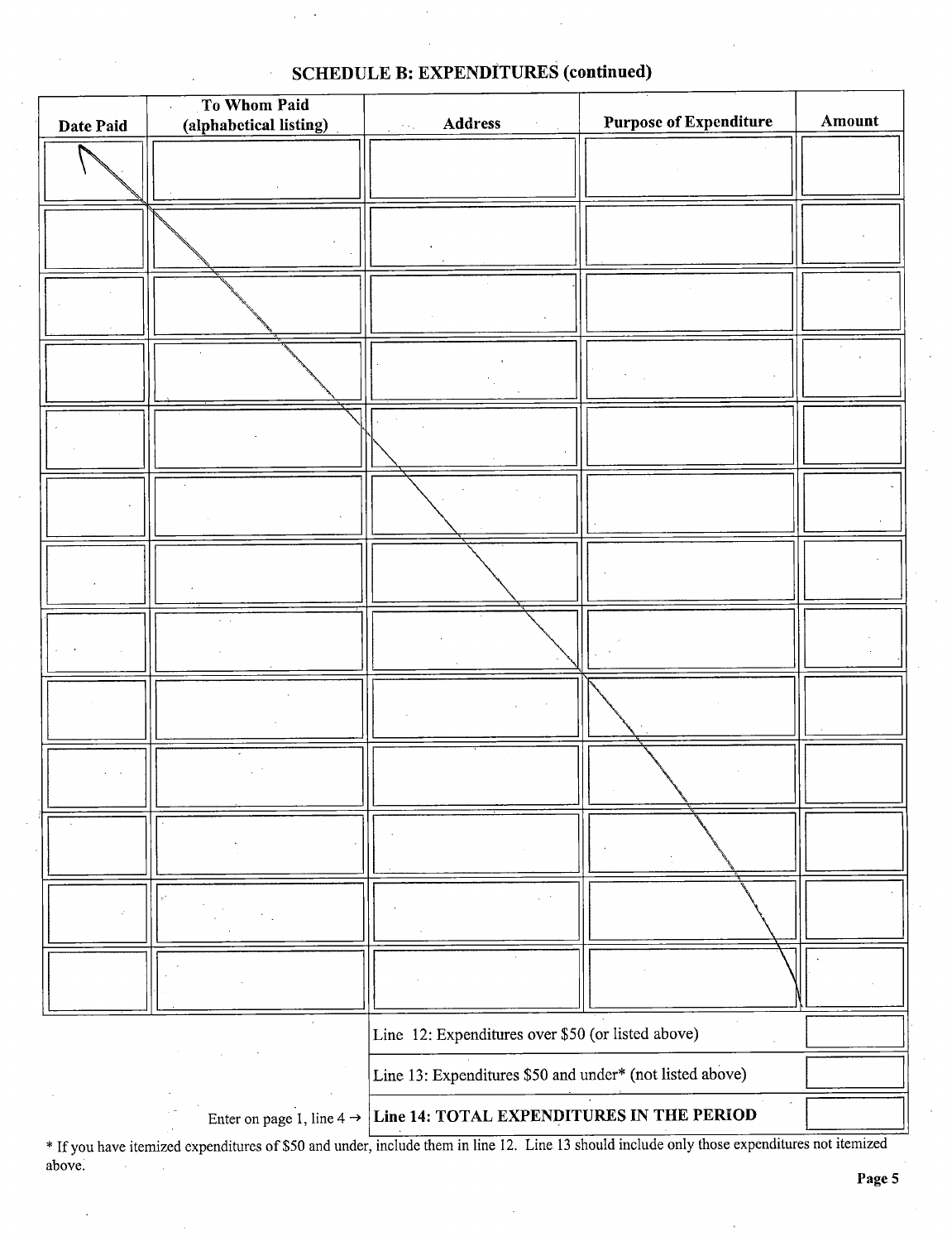### SCHEDULE C: "IN-KIND" CONTRIBUTIONS

Please itemize contributors who have made in-kind contributions of more than \$50. In-kind contributions \$50 and under may be added together from the committee's records and included in line 16 on page 1.

| Date Received | From Whom Received*                   | <b>Residential Address</b>                                     | <b>Description of Contribution</b> | Value |
|---------------|---------------------------------------|----------------------------------------------------------------|------------------------------------|-------|
|               |                                       |                                                                |                                    |       |
|               |                                       |                                                                |                                    |       |
|               |                                       |                                                                |                                    |       |
|               |                                       |                                                                |                                    |       |
|               |                                       |                                                                |                                    |       |
|               |                                       |                                                                |                                    |       |
|               |                                       |                                                                |                                    |       |
|               |                                       |                                                                |                                    |       |
|               |                                       |                                                                |                                    |       |
|               |                                       |                                                                |                                    |       |
|               |                                       |                                                                |                                    |       |
|               |                                       |                                                                |                                    |       |
|               |                                       | Line 15: In-Kind Contributions over \$50 (or listed above),    |                                    |       |
|               |                                       | Line 16: In-Kind Contributions \$50 & under (not listed above) |                                    |       |
|               | Enter on page 1, line 6 $\rightarrow$ | Line 17: TOTAL IN-KIND CONTRIBUTIONS                           |                                    |       |

\* If an in-kind contribution is received from a person who contributes more than \$50 in a calendar year, you must report the name and address of the contributor; in addition, if the contribution is \$200 or more, you must also report the contributor's occupation and employer.